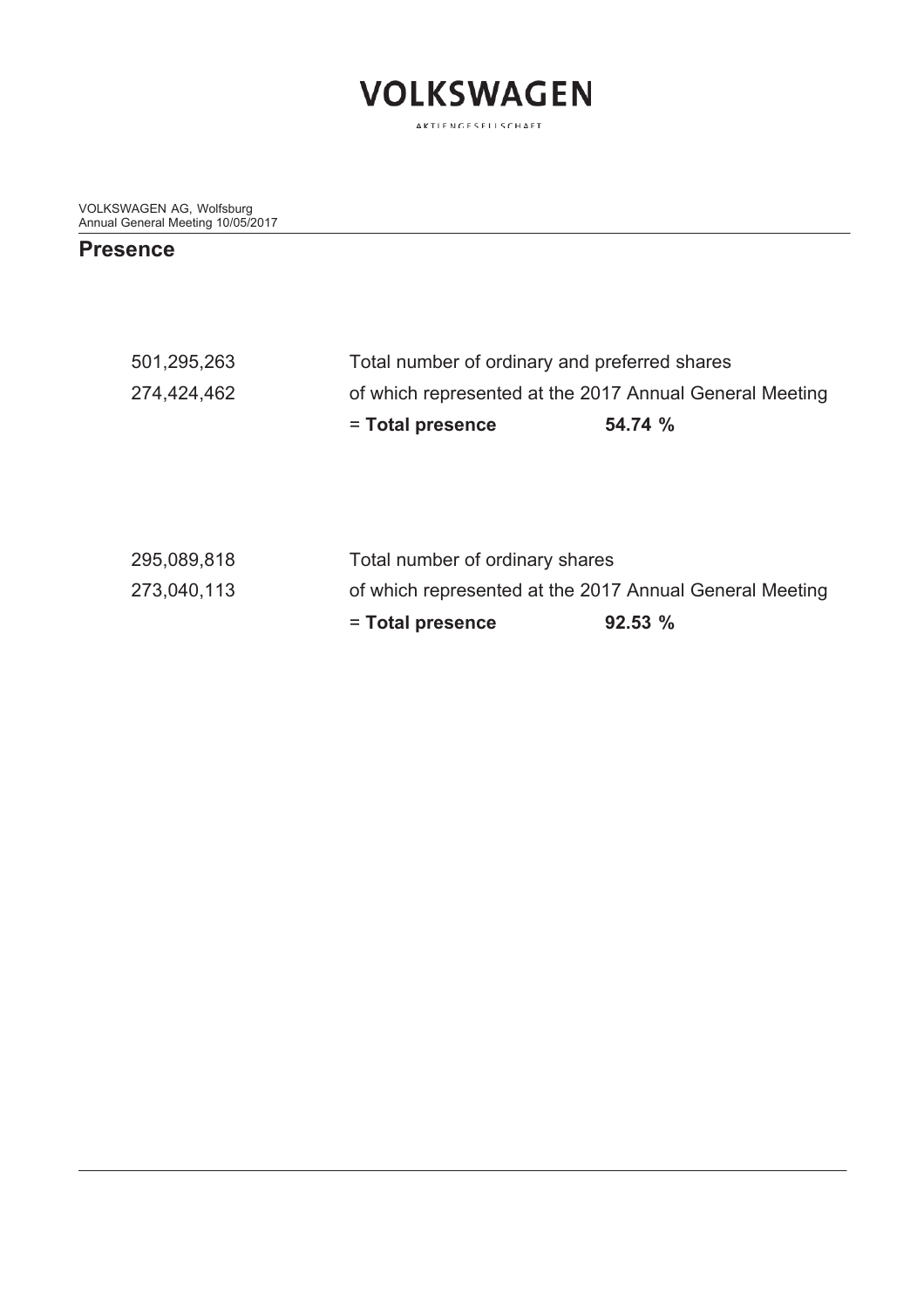## **Voting Results - Summary** VOLKSWAGEN AG **Annual General Meeting 10/05/2017**

## **VOLKSWAGEN**

AKTIENGESELLSCHAFT

|                | <b>ITEM</b> Resolution                                                                                                                            | Valid Votes<br>cast | % of total<br>ordinary<br>share capital | % of total<br>authorised<br>share capital | Yes-votes   | Yes-votes<br>in $%$ | No-votes  | No-votes<br>in $%$ | Resalt   |
|----------------|---------------------------------------------------------------------------------------------------------------------------------------------------|---------------------|-----------------------------------------|-------------------------------------------|-------------|---------------------|-----------|--------------------|----------|
| $\overline{2}$ | Resolution on appropriation of the net profit of Volkswagen Aktiengesellschaft                                                                    | 273,029,188         | 54.46                                   | 92.52                                     | 273,014,098 | 99.99               | 15,090    | 0.01               | accepted |
| 3.1            | Resolution on formal approval of the actions of the members of the Board of Management for fiscal year 2016<br>Herrn Matthias Müller              | 273.026.127         | 54.46                                   | 92.52                                     | 270.423.425 | 99.05               | 2.602.702 | 0.95               | accepted |
| 3.2            | Resolution on formal approval of the actions of the members of the Board of Management for fiscal year 2016<br>Herrn Karlheinz Blessing           | 273,025,470         | 54.46                                   | 92.52                                     | 271,606,283 | 99.48               | 1,419,187 | 0.52               | accepted |
| 3.3            | Resolution on formal approval of the actions of the members of the Board of Management for fiscal year 2016<br><b>Herrn Herbert Diess</b>         | 273,025,034         | 54.46                                   | 92.52                                     | 270,423,286 | 99.05               | 2,601,748 | 0.95               | accepted |
| 3.4            | Resolution on formal approval of the actions of the members of the Board of Management for fiscal year 2016<br>Herrn Francisco Javier Garcia Sanz | 273,023,693         | 54.46                                   | 92.52                                     | 270,421,728 | 99.05               | 2,601,965 | 0.95               | accepted |
| 3.5            | Resolution on formal approval of the actions of the members of the Board of Management for fiscal year 2016<br>Herrn Jochem Heizmann              | 273,022,119         | 54.46                                   | 92.52                                     | 270,421,714 | 99.05               | 2,600,405 | 0.95               | accepted |
| 3.6            | Resolution on formal approval of the actions of the members of the Board of Management for fiscal year 2016<br>Frau Christine Hohmann-Dennhardt   | 272.908.918         | 54.44                                   | 92.48                                     | 272,173,586 | 99.73               | 735.332   | 0.27               | accepted |
| 3.7            | Resolution on formal approval of the actions of the members of the Board of Management for fiscal year 2016<br>Herrn Andreas Renschler            | 273,018,513         | 54.46                                   | 92.52                                     | 270,436,104 | 99.05               | 2,582,409 | 0.95               | accepted |
| 3.8            | Resolution on formal approval of the actions of the members of the Board of Management for fiscal year 2016<br>Herrn Rupert Stadler               | 273,022,631         | 54.46                                   | 92.52                                     | 270,435,785 | 99.05               | 2,586,846 | 0.95               | accepted |
| 3.9            | Resolution on formal approval of the actions of the members of the Board of Management for fiscal year 2016<br>Herrn Frank Witter                 | 273,021,745         | 54.46                                   | 92.52                                     | 270,925,032 | 99.23               | 2.096.713 | 0.77               | accepted |
| 4.1            | Resolution on formal approval of the actions of the members of the Super visory Board for fiscal year 2016<br>Herrn Hans Dieter Pötsch            | 273,020,084         | 54.46                                   | 92.52                                     | 270,386,221 | 99.04               | 2,633,863 | 0.96               | accepted |
| 4.2            | Resolution on formal approval of the actions of the members of the Super visory Board for fiscal year 2016<br>Herrn Jörg Hofmann                  | 273.018.238         | 54.46                                   | 92.52                                     | 270.892.475 | 99.22               | 2.125.763 | 0.78               | accepted |
| 4.3            | Resolution on formal approval of the actions of the members of the Super visory Board for fiscal year 2016<br>Herrn Hussain Ali Al-Abdulla        | 273,017,214         | 54.46                                   | 92.52                                     | 270,384,374 | 99.04               | 2,632,840 | 0.96               | accepted |
| 4.4            | Resolution on formal approval of the actions of the members of the Super visory Board for fiscal year 2016<br>Herrn Akbar Al Baker                | 273,018,082         | 54.46                                   | 92.52                                     | 270,389,549 | 99.04               | 2,628,533 | 0.96               | accepted |
| 4.5            | Resolution on formal approval of the actions of the members of the Super visory Board for fiscal year 2016<br>Frau Hessa Sultan Al-Jaber          | 273,015,755         | 54.46                                   | 92.52                                     | 271,555,359 | 99.47               | 1,460,396 | 0.53               | accepted |
| 4.6            | Resolution on formal approval of the actions of the members of the Super visory Board for fiscal year 2016<br>Frau Birgit Dietze                  | 273,016,188         | 54.46                                   | 92.52                                     | 271,471,212 | 99.43               | 1,544,976 | 0.57               | accepted |
| 4.7            | Resolution on formal approval of the actions of the members of the Super visory Board for fiscal year 2016<br>Frau Annika Falkengren              | 273.016.293         | 54.46                                   | 92.52                                     | 270.389.458 | 99.04               | 2.626.835 | 0.96               | accepted |
| 4.8            | Resolution on formal approval of the actions of the members of the Super visory Board for fiscal year 2016<br>Herrn Hans-Peter Fischer            | 273,016,250         | 54.46                                   | 92.52                                     | 270,388,750 | 99.04               | 2,627,500 | 0.96               | accepted |
| 4.9            | Resolution on formal approval of the actions of the members of the Super visory Board for fiscal year 2016<br>Herrn Uwe Fritsch                   | 273,016,600         | 54.46                                   | 92.52                                     | 270,389,096 | 99.04               | 2,627,504 | 0.96               | accepted |
| 4.10           | Resolution on formal approval of the actions of the members of the Super visory Board for fiscal year 2016<br>Frau Babette Fröhlich               | 273,016,149         | 54.46                                   | 92.52                                     | 270,388,283 | 99.04               | 2,627,866 | 0.96               | accepted |
| 4.11           | Resolution on formal approval of the actions of the members of the Super visory Board for fiscal year 2016<br>Herrn Uwe Hück                      | 273,016,594         | 54.46                                   | 92.52                                     | 270,417,804 | 99.05               | 2,598,790 | 0.95               | accepted |
| 4.12           | Resolution on formal approval of the actions of the members of the Super visory Board for fiscal year 2016<br>Herrn Johan Järvklo                 | 273.016.325         | 54.46                                   | 92.52                                     | 270.929.225 | 99.24               | 2.087.100 | 0.76               | accepted |
| 4.13           | Resolution on formal approval of the actions of the members of the Super visory Board for fiscal year 2016<br>Frau Louise Kiesling                | 273,016,406         | 54.46                                   | 92.52                                     | 270,388,735 | 99.04               | 2,627,671 | 0.96               | accepted |
|                | 4.14 Resolution on formal approval of the actions of the members of the Super visory Board for fiscal year 2016<br>Herrn Olaf Lies                | 273,017,008         | 54.46                                   | 92.52                                     | 270,388,275 | 99.04               | 2,628,733 | 0.96               | accepted |
| 4.15           | Resolution on formal approval of the actions of the members of the Super visory Board for fiscal year 2016<br>Herrn Peter Mosch                   | 273,016,093         | 54.46                                   | 92.52                                     | 270,388,702 | 99.04               | 2,627,391 | 0.96               | accepted |
| 4.16           | Resolution on formal approval of the actions of the members of the Super visory Board for fiscal year 2016<br>Herrn Bernd Osterloh                | 273.018.581         | 54.46                                   | 92.52                                     | 270.388.401 | 99.04               | 2.630.180 | 0.96               | accepted |
| 4.17           | Resolution on formal approval of the actions of the members of the Super visory Board for fiscal year 2016<br>Herrn Hans Michel Piëch             | 271.914.450         | 54.24                                   | 92.15                                     | 269,283,579 | 99.03               | 2.630.871 | 0.97               | accepted |